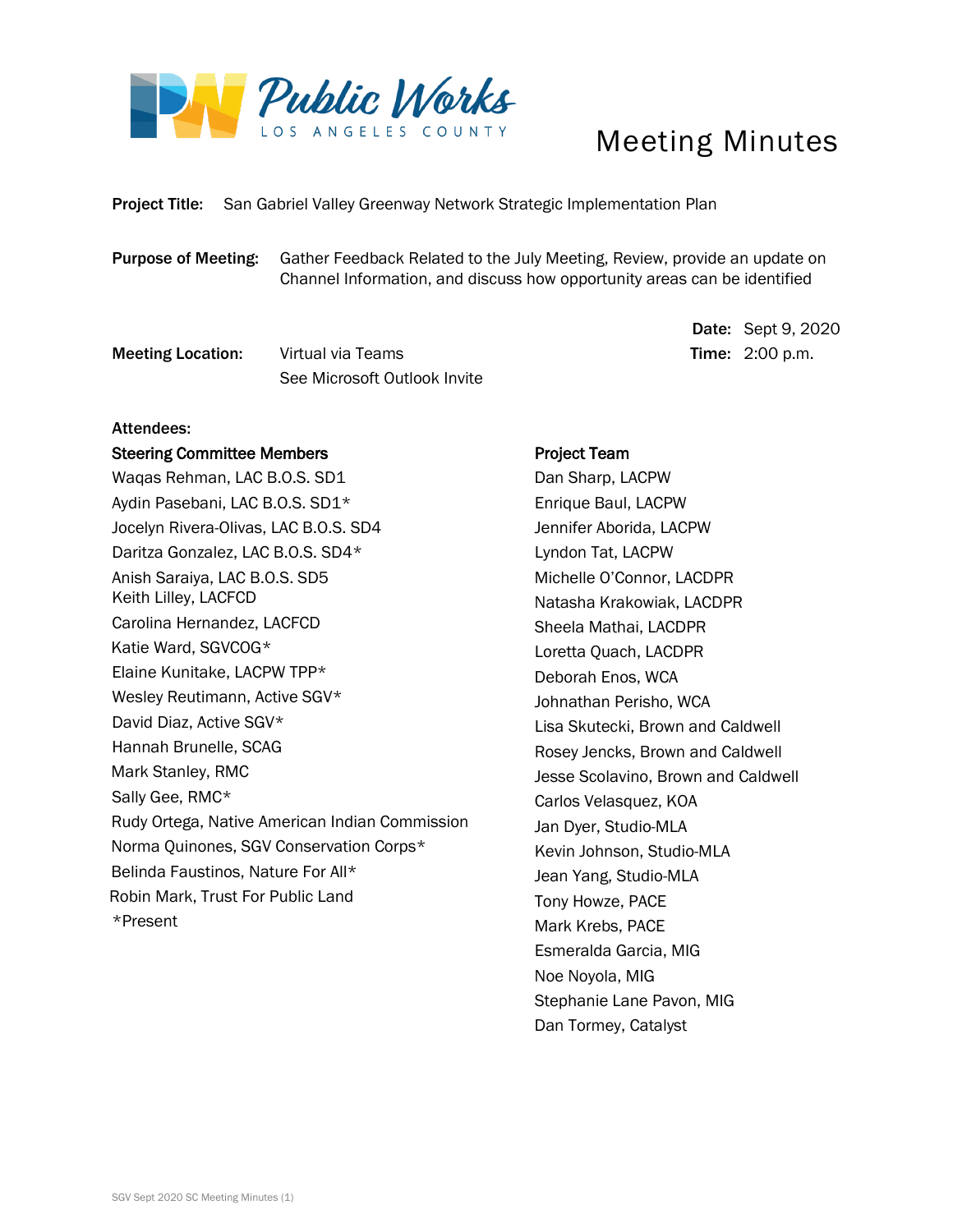#### Meeting Summary

- 1. Introductions and welcoming remarks from LAC
- 2. PowerPoint Presentation
	- a) Questions/Comments related to July meeting
		- i. No questions or comments were provided from the July meetings.
	- b. Schedule Status
		- i. Lisa Skutecki reviewed the current schedule and provided update to SC members.
	- c. Update on Channel Information Study
		- i. Tony Howze provides update on channel information and review.
	- d. Eaton Wash Example
		- i. Jan Dryer provided introduction to Eaton Wash example.
		- ii. Kevin Johnson provided overview of Eaton Wash example using online interactive tool.
			- 1. Belinda Faustinos asked about where the community will have input into what we presented today.
			- 2. Dan Sharp noted that each community will be engaged individually and will provide information specific to the community. The team is hoping to have some in person engagement but will start virtually if needed in a few months.
			- 3. Elaine Kunitake asked if railroad crossings were taken into account? i.e. near where Eaton Wash crosses Temple City Blvd. RR crossings have been obstacles that we've had a hard time overcoming in past bikeway projects.
			- 4. Kevin Johnson noted that the team does have data on the railroads and will make sure it is considered in planning.
- 3. The project team asked the participants to assist in developing prioritization principles for the later project prioritization. Polling results are as follows:
	- a. Community need poll results: (tied) 1) Economic Disadvantage and Park Need, 3) Environmental burden, 4) Population Density, and 5) Other.

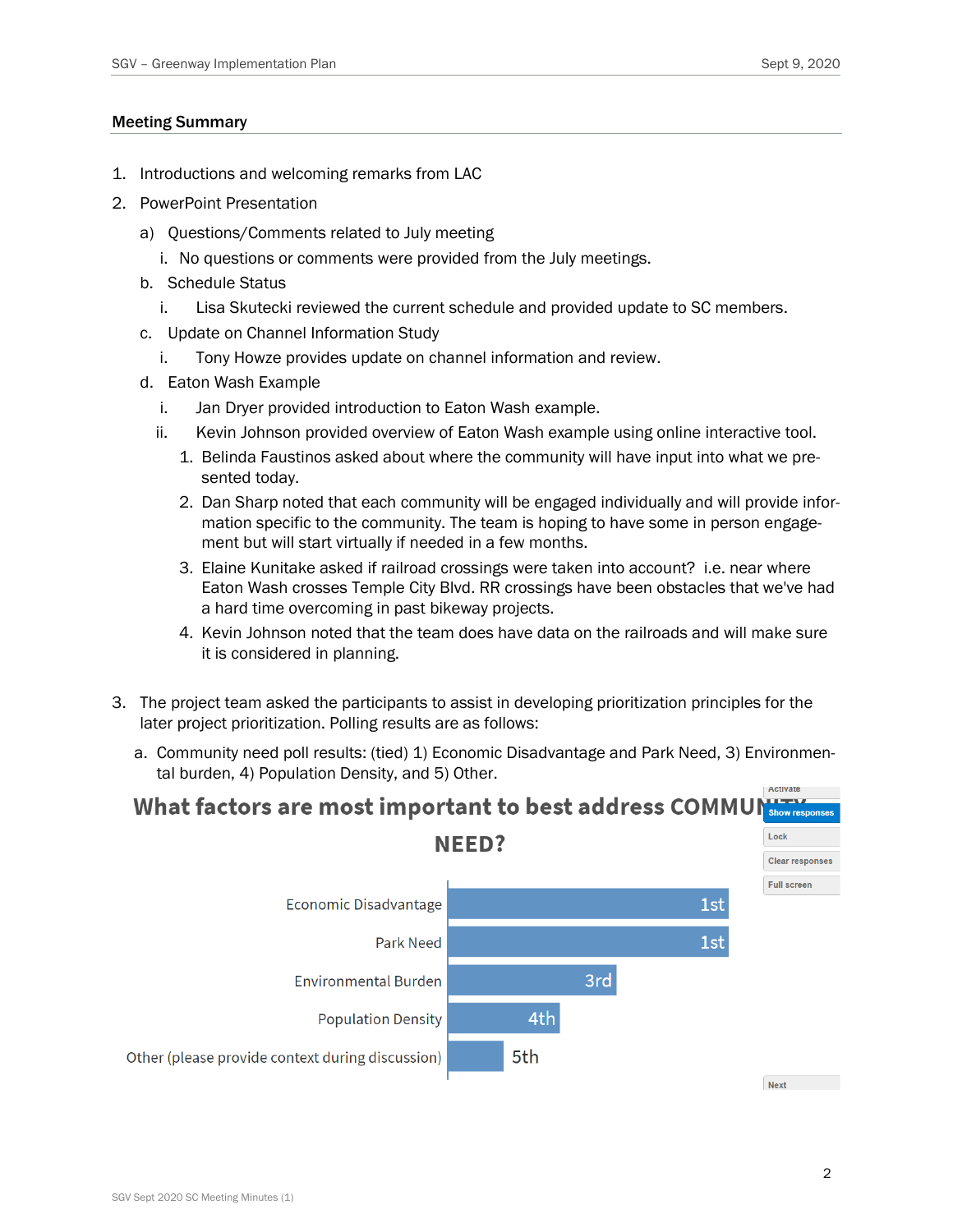- i. Comments: Belinda Fautinos noted that age could also be an important factor in terms of type of access. Challenges include large biking groups can take a large portion of bikeways on weekends and this effects families and small families. Families would be more in need of slower speed and picnic areas.
- b. Connectivity poll results: 1) Connecting to existing bikeway and multi-use trail networks, 2) Connecting activity generators such as commercial areas and parks, 3) Fewer street crossings per mile, 4) Other.



### How do we best connect the Greenway?

- i. Comments: Wesley Reutimann noted greenways with more "interruptions" such as street crossings, are less likely to attract or facilitate triathletes, groups of road bicyclists, from moving at high speeds, and will likely be more frequented/friendly to people walking, biking, etc. The former favor the existing regional facilities like the SGRT which have few atgrade crossings.
- ii. Sally Gee noted that safe access points may help increase use of the Greenway and therefore connectivity.
- c. Previously planned projects poll results: 1) Both are equally important, 2) Align with and enhance existing and planned projects.

# Where should this plan expend energies in relation to **PREVIOUSLY PLANNED PROJECTS?**